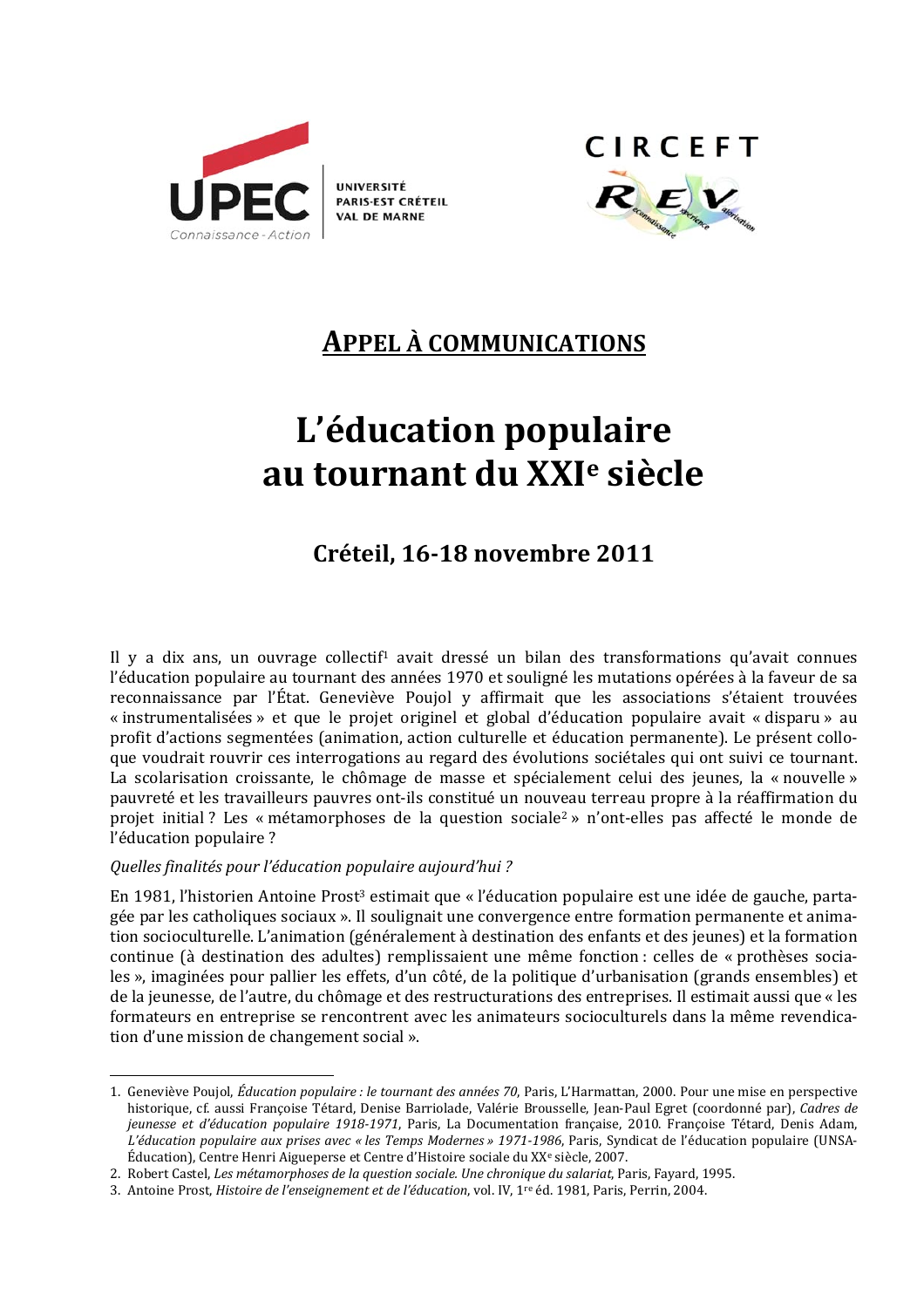Quels sont les principaux objectifs énoncés aujourd'hui par les acteurs de l'éducation populaire? S'agit-il de favoriser une promotion individuelle (l'épanouissement) ou collective (l'émancipation, la formation des citoyens)? La confiance en la pédagogie occupe-t-elle une place centrale? Est-elle toujours percue comme le moven privilégié pour conduire l'individu, le citoven ou le prolétaire sur la voie de sa propre émancipation? Des relations avec le champ politique sont-elles possibles et explicitées? Existe-t-il des outils et des méthodes spécifiques à ce champ ? Quelle place doit occuper l'école et la transmission des connaissances ? Des relations avec les entreprises du secteur privé sont-elles envisagées ?

Selon Geneviève Poujol, les transformations de l'éducation populaire, en particulier avec la montée en puissance de l'animation professionnelle, l'avaient conduite à une « dépolitisation ». La création de nouveaux réseaux et le renouvellement du paysage associatif confirment-ils cette tendance ? En effet, aux grandes associations historiques comme la Ligue de l'enseignement, l'Union française des centres de vacances et de loisirs (UFCV), les Centres d'entraînement aux méthodes d'éducation actives (CEMEA), les Francas, Peuple et culture, les fédérations des Centres sociaux, des Familles rurales, des Foyers ruraux, des Maisons des jeunes et de la culture (MJC), etc., sont venues s'adjoindre, à partir des années 1980 et 1990, de nouvelles associations comme l'Association de la fondation étudiante pour la ville (AFEV) dans le domaine de l'accompagnement scolaire, l'Association nationale des conseils d'enfants et de jeunes (ANACEI), l'Association des ludothèques françaises (ALF), les Petits débrouillards pour la promotion de la culture scientifique et technique, Unis-cité pour le service civil volontaire, les réseaux d'échanges réciproques de savoirs, des associations d'éducation à l'environnement et au développement, etc. À cela s'ajoute de grandes associations d'autres secteurs, comme par exemple ATD Quart monde et le Secours populaire, qui ont demandé leur agrément « éducation populaire ».

En 1998, à une période coïncidant avec la préparation du centenaire de la loi de 1901, Marie-Georges Buffet, ministre de la Jeunesse et des Sports, prend en charge la question des finalités de l'éducation populaire en organisant un grand colloque à la Sorbonne<sup>1</sup> et en ouvrant une « offre publique de réflexion ». En 2001, un livre blanc vient clore provisoirement ce débat<sup>2</sup>. Ces divers éléments ainsi que la création de nouvelles associations revendiquant un projet d'éducation populaire à des fins politiques, comme l'association altermondialiste Attac, ou plus récemment le Mouvement politique d'éducation populaire<sup>3</sup>, constituent-ils un processus de repolitisation ? Et si c'est le cas, quelle en est l'origine ? Ce processus trouve-t-il sa source dans le « retour des classes sociales<sup>4</sup> » mis en avant par certains sociologues ? L'appel à une « éducation politique des jeunes adultes<sup>5</sup> » est-il entendu ? S'agit-il d'un renouveau ou d'une mutation du projet d'éducation populaire ? Ce dernier se trouve-t-il transformé ou seulement réactivé ? Quel est le rôle joué par les intellectuels dans cette situation ? Assiste-t-on à un regain d'intérêt de leur part comme semblent l'indiquer certaines publications<sup>6</sup> et le renouvellement des universités populaires ?

Les communications proposées pourront concerner aussi bien le domaine du mouvement d'éducation populaire labellisé et officialisé que les pratiques sociales d'éducation populaire qui émergent sur ses marges, complémentairement ou concurremment avec lui.

#### Thématique 1. L'éducation populaire et les transformations de l'action publique

Avec le sous-secrétariat d'État aux Sports et à l'organisation des Loisirs attribué à Léo Lagrange sous le Front populaire, la mise en place du système d'agrément sous Vichy et la création de la direction de la « jeunesse et des sports » après la Libération, l'État a pris une importance sans cesse croissante dans l'éducation populaire, jusqu'aux années 1980. Par l'entremise d'un corps d'inspecteurs, il développa

<sup>1.</sup> Ministère de la Jeunesse et des Sports, Rencontres pour l'avenir de l'éducation populaire. Le travail de la culture dans la transformation sociale et politique, Ellébore, 1999.

<sup>2.</sup> Jean-Michel Leterrier, Citoyens chiche ! Le Livre blanc de l'éducation populaire, Éd. de l'Atelier, Paris, 2001.

<sup>3.</sup> Le M'PEP, qui a pour slogan « République, laïcité, internationalisme, vers un socialisme du XXI<sup>e</sup> siècle », s'est s'associé à des listes de partis politiques lors des élections régionales de 2010.

<sup>4.</sup> Paul Bouffartigue (dir.), Le retour des classes sociales. Inégalités, dominations, conflits, Paris, La Dispute, 2004.

<sup>5.</sup> Franck Lepage, « De l'éducation populaire à la domestication par la "culture" », Le Monde diplomatique, mai 2009.

<sup>6.</sup> Gérard Noiriel, Histoire, théâtre et politique, Marseille, Agone éditeur, 2009.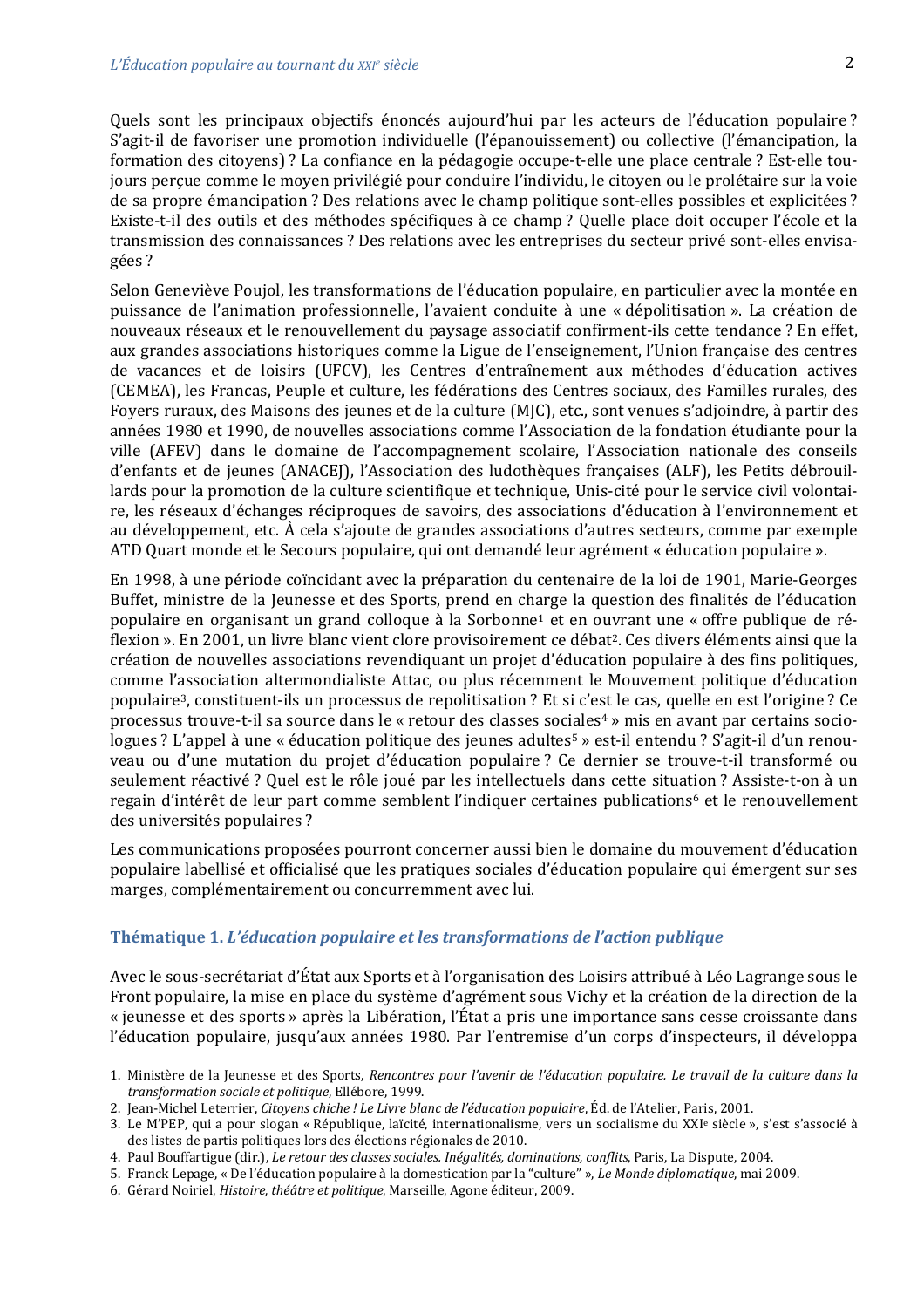une fonction de contrôle de l'activité des associations et renforça leurs moyens d'action par le recrutement d'instructeurs spécialisés et la mise à disposition d'un nombre grandissant d'enseignants. Cette institutionnalisation ne brida pas l'initiative du monde associatif qui, notamment après la Libération, vit la naissance d'importantes organisations d'éducation populaire. Les modalités de cette participation semblent aujourd'hui remises en cause sous l'effet des transformations des politiques publiques.

Les communications pourront analyser l'organisation du secteur au niveau de l'État, des collectivités locales et des associations de jeunesse et d'éducation populaire tant sur le plan national que local (aujourd'hui, environ 370 associations sont agréées par l'État au niveau national). Elles pourront chercher à appréhender les relations des associations avec les pouvoirs publics en termes de financement, de contrôle ou d'initiative. L'emprise de l'État relève-t-elle de la tutelle ? Les associations sontelles définies comme des prestataires que l'on met en concurrence ou, au contraire, comme les partenaires d'une action concertée ? Qu'est-il advenu du projet et des pratiques de l'éducation populaire avec les deux décentralisations successives ? Quel est l'effet de la définition des politiques publiques (politique de la ville, « démocratie participative », projets éducatifs locaux) sur les domaines d'intervention des différentes associations, anciennes ou récentes, leurs objectifs et sur les réseaux dans lesquels elles s'intègrent.

Qu'est-il advenu lors du passage du subventionnement au conventionnement, du financement sur projet à l'appel d'offres public ? Quels sont les effets des nouvelles règles de gestion de l'argent public et notamment de la loi organique relative aux lois de finances (LOLF) promulguée le 1<sup>er</sup> août 2001 ? De même quels sont ceux de la réforme de l'État avec la Révision générale des politiques publiques (RGPP) mise en œuvre à partir de 2007 ? Ces nouvelles politiques ont-elles des effets exclusivement sur l'État, son administration centrale et ses services déconcentrés, comme les directions régionales et départementales de la Jeunesse et des Sports (DDJS et DRJS), les établissements nationaux, comme l'Institut national de la Jeunesse et de l'Éducation populaire (INJEP), ou régionaux, comme les Centres régionaux d'Éducation populaire et de Sport (CREPS), et les collectivités territoriales, ou concernentelles également, et peut-être au premier chef, les associations et les fédérations d'éducation populaire ?

## Thématique 2. L'éducation populaire et les métamorphoses du travail associatif

L'éducation populaire a d'abord mobilisé, dans des œuvres et des associations, l'engagement de militants bénévoles issus des milieux laïques et républicains comme des milieux religieux (catholiques et protestants). À partir des années 1960, elle s'est progressivement professionnalisée notamment avec l'apparition des animateurs socioculturels dont l'activité se situe à présent à l'intersection de l'éducation, des affaires sociales, de la culture, du sport et de l'encadrement de la jeunesse. L'État suscita cette professionnalisation en instituant un certain nombre de diplômes et en favorisant la création d'équipements socio-éducatifs ; les municipalités accompagneront ce processus par de multiples réalisations impliquant le monde associatif.

Alors que l'activité des associations d'éducation populaire reposait presque exclusivement sur l'engagement bénévole et la mise à disposition de personnels, un nombre croissant de salariés sont donc venus apporter leur contribution à partir des années 1970. Ce mouvement n'est pas spécifique, il s'inscrit dans le développement des « métiers relationnels<sup>1</sup> » et concerne l'ensemble du « monde associatif<sup>2</sup>». Dans le même temps, les collectivités territoriales ont organisé leurs activités d'animation et d'éducation populaire par la mise en place de statuts pour les personnels communaux. Ce processus de professionnalisation est inégalement abouti. D'une part, si les décennies 1980 et 1990 ont été le théâtre d'une explosion démographique des métiers de l'éducation et de la formation, ces nouveaux groupes professionnels sont marqués par la flexibilité du travail et la précarité de l'emploi<sup>3</sup>. D'autre part, coexistent des associations qui font appel à la participation d'un nombre important de bénévoles

<sup>1.</sup> Lise Demailly, Politiques de la relation. Approche sociologique des métiers et des activités professionnelles relationnelles, Villeneuve d'Ascq, Presses universitaires du Septentrion, 2008.

<sup>2.</sup> Matthieu Hély, Les métamorphoses du monde associatif, Paris, PUF, 2009.

<sup>3.</sup> Francis Lebon, Emmanuel de Lescure, « Des "nouvelles professions" entre précarité et flexibilité : animateurs socioculturels et formateurs d'adultes (1982-2002) », Regards Sociologiques, n° 32, 2006, p. 83-95.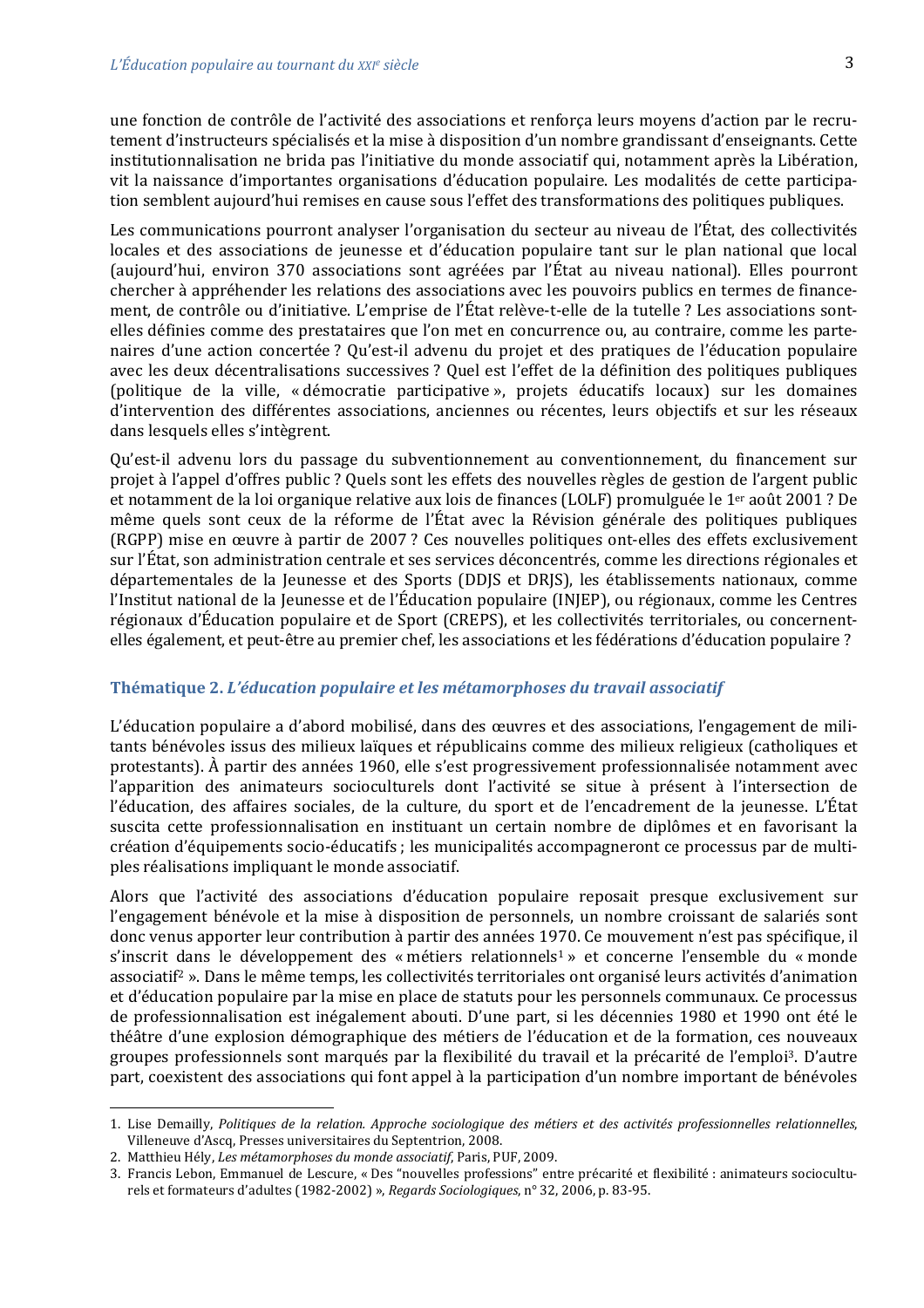(notamment des associations caritatives et sportives), avec d'autres qui, à l'inverse, ont un recours plus marqué aux salariés (en particulier dans le secteur de l'action sociale). Ainsi, la figure du professionnel ne s'est pas imposée de manière définitive, le monde associatif continue à mobiliser à la fois travail et engagement<sup>1</sup>, si bien que l'on est conduit à s'interroger sur les différentes configurations dans lesquelles s'éprouve cette combinaison. Comment s'articulent carrières bénévoles et carrières professionnelles ? Quel rôle joue le modèle du « professionnel militant » promu par certains cadres associatifs ? La diffusion des normes managériales issues du monde des entreprises vers le secteur public a-t-elle eu un impact sur le travail associatif? Le « nouvel esprit du capitalisme<sup>2</sup> » a-t-il transformé l'organisation du travail d'éducation populaire ? Se trouve-t-il modifié comme l'a été le travail social<sup>3</sup>? Quel est l'effet de l'introduction de la « gestion de projet » sur la régulation des activités? De même, en lien avec la question des transformations de l'action publique, la promotion de systèmes de certification (ISO, AFNOR), de labellisation (Égalité professionnelle, Diversité), de « normes de qualité », de « bonnes pratiques » et de « chartes éthiques » ont-elles affecté le travail d'éducation populaire?

Aujourd'hui, l'action culturelle, l'action sanitaire et sociale, le développement social urbain, l'animation socioculturelle, l'animation sportive, l'accompagnement à la scolarité, l'éducation des adultes, l'insertion sociale et professionnelle sont, pour partie, les héritiers du projet d'éducation populaire. Du côté des employeurs, on constate l'émergence d'institutions transversales : par exemple, en 2007, a été fondé le Syndicat national des organismes de formation de l'économie sociale (SYNOFDES), lui-même adhérent de l'Union de syndicats et groupements d'employeurs représentatifs dans l'économie sociale (USGERES) qui, créé en 1994 pour assurer la gestion des fonds de la formation professionnelle, a pour vocation de fédérer des organisations représentatives de la plupart de ces secteurs. Du côté des organisations de salariés, observe-t-on la même transversalité comme semble le suggérer l'existence du Syndicat de l'éducation populaire (SEP) ou la mise en place récente du syndicat « Action pour les salariés du secteur associatif » (ASSO) ? Ou au contraire, en se professionnalisant, les différents secteurs sont-ils devenus plus autonomes les uns vis-à-vis des autres ?

Du point de vue des marchés du travail, ces secteurs sont-ils bien distincts ? Quelles sont les trajectoires professionnelles des individus en leur sein ? Constate-t-on une forte mobilité inter secteur ou au contraire des phénomènes de clôture des marchés internes du travail? Les professionnels de différents métiers (médiateurs culturels et sociaux, animateurs et éducateurs sportifs, formateurs, conseillers d'insertion, etc.) exercent dans des associations relevant de l'éducation populaire : la structuration de leurs activités se fait-elle dans le secteur de l'organisme employeur ou selon une dynamique propre à chaque groupe professionnel ? Quel rôle joue la taille des établissements ? Comment s'articulent les différents cadres réglementaires – privés et publics – du travail d'éducation populaire ? Quels sont les rapports entre les institutions locales et les modes de régulation nationaux ? Quels sont les effets de ces modes de régulation sur les carrières et les trajectoires des salariés et des bénévoles ?

#### Thématique 3. Le travail d'éducation populaire et ses publics

Selon Geneviève Poujol, « les ouvriers n'ont guère profité de l'éducation dite populaire et ont parfois servi de prétexte<sup>4</sup>». À qui donc l'éducation populaire sert-elle ? Quels sont ses publics cibles ? Quels âges de la vie vise-t-elle ? Les enfants, les jeunes ou les adultes ? Apparemment simple, cette question n'est pas sans soulever de difficultés ; par exemple, Antoine Léon dans son Histoire de l'éducation populaire<sup>5</sup> traite de la formation des adultes mais n'aborde pas les « colos ». Le « peuple » de l'éducation populaire désigne-t-il l'ensemble de la population ou plutôt les classes populaires ? Dans les faits, comment se définissent les publics de telle ou telle activité d'éducation populaire ?

<sup>1.</sup> Maud Simonet, «Le monde associatif: entre travail et engagement», in Norbert Alter (dir.), Sociologie du monde du travail, Paris, PUF, 2006, p. 191-207.

<sup>2.</sup> Luc Boltanski, Ève Chiapello, Le nouvel esprit du capitalisme, Paris, Gallimard, 1999.

<sup>3.</sup> Michel Chauvière, Trop de gestion tue le social. Essai sur une discrète chalandisation, Paris, La Découverte, 2007.

<sup>4.</sup> Geneviève Poujol, L'éducation populaire : histoires et pouvoirs, Paris, Éditions ouvrières, 1981.

<sup>5.</sup> Antoine Léon, Histoire de l'éducation populaire en France, Paris, Nathan, 1983.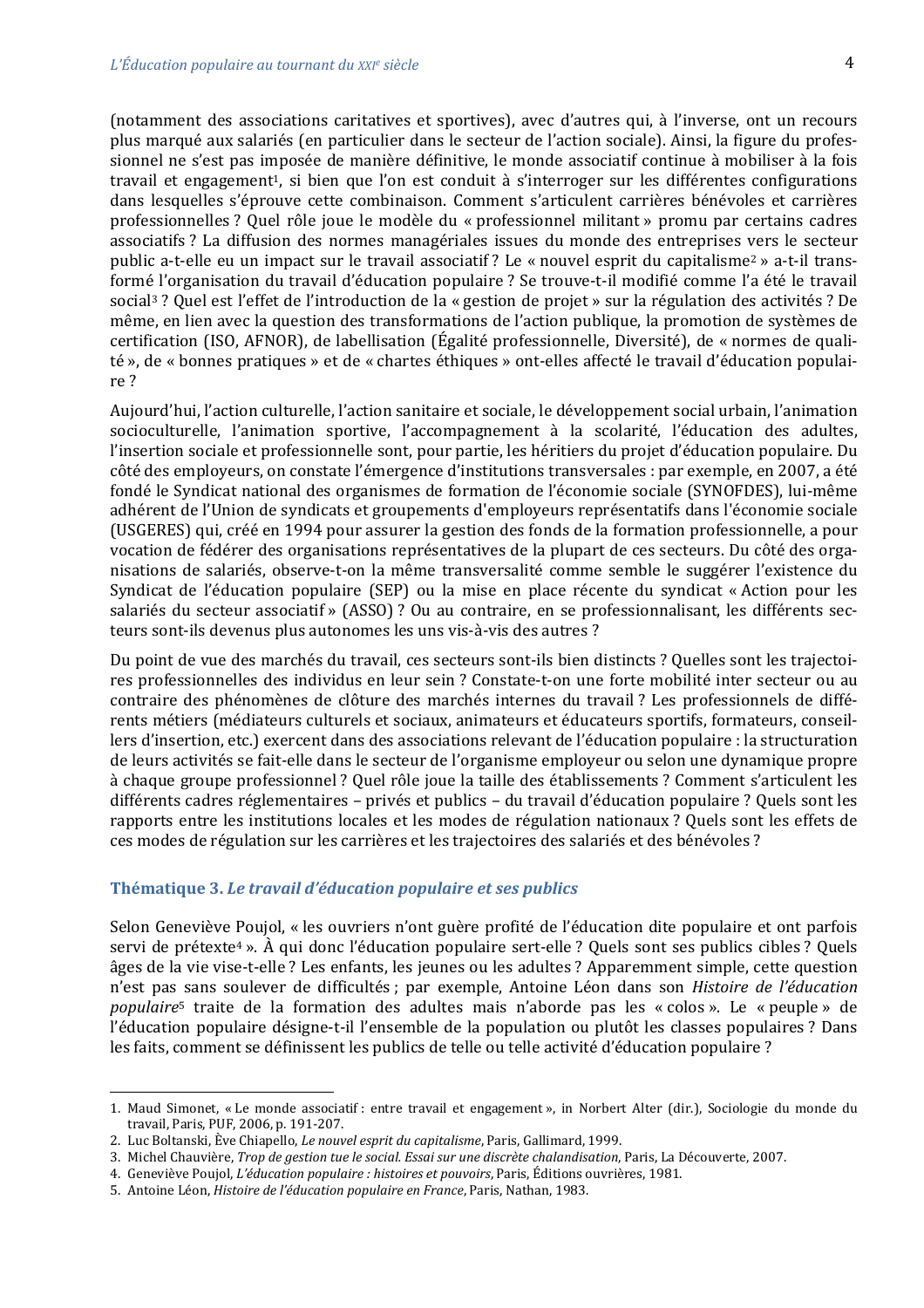Les communications pourront également interroger les effets du travail d'éducation populaire sur les publics. Les agents investis dans ces activités revendiquent un effet socialisateur propre mais qu'en est-il effectivement? On peut considérer que ces effets se situent entre les deux pôles du « renforcement » et de la « conversion », avec en position intermédiaire les « socialisations de transformation »<sup>1</sup>. La socialisation de genre fournit bien des exemples de socialisations de renforcement. Dans les pratiques d'éducation populaire, cela est notamment visible dans la répartition sexuée des types de loisirs et dans le clivage entre activités intérieure et extérieure. À l'autre extrême, se situent les processus de conversion, c'est-à-dire de transformation radicale et totale, sur le modèle de la conversion religieuse (psychothérapie, endoctrinement politique, etc.). Ne peut-on pas considérer certaines pratiques comme relevant d'« institutions totales<sup>2</sup> » dans la mesure où elles conduisent à mener « une vie recluse dont les modalités sont explicitement et minutieusement réglées » (colonies de vacances, scoutismes, stages) ? Toutefois, c'est peut-être de socialisations de transformation que relèvent le plus les pratiques de l'éducation populaire. Selon cet axe d'analyse intermédiaire, l'individu se trouve transformé mais de manière plus limitée. Le changement s'opère sur des domaines plus restreints et sur un temps donné.

Un certain nombre d'indices invitent les agents de l'éducation populaire à présumer des effets de leur travail, en particulier du fait de la participation et de la progression du public : un usager devient bénévole, salarié de l'association ou simplement « grand frère », un autre trouve un emploi, des enfants n'ont plus (ou ont moins) de problèmes de scolarité ou de comportement, etc. Les animateurs évoquent souvent leur travail d'éducation morale qui vise l'apprentissage de la « politesse », de l'« autonomie », ou bien encore du « respect ». Si les professionnels peuvent être interrogés sur leurs représentations des effets de leur activité, les communications pourront également envisager la réception de cette activité par les publics auxquels elle est destinée et les effets de cette réception sur l'activité elle-même<sup>3</sup>.

Elles pourront aussi mesurer les effets de la socialisation dans les différentes sphères de la vie sociale des usagers (scolaire, culturelle, familiale, professionnelle, avec le groupe de pairs), en fonction des catégories de publics (populaires ou bourgeois, réguliers ou occasionnels, etc.) et des types d'éducation populaire proposés (en les isolant ou au contraire en les juxtaposant). Pour ce faire, elles pourront notamment procéder à l'étude (quantitative et/ou qualitative) des carrières d'usagers. Outre les effets directs du travail d'éducation populaire, elles pourront s'attacher à rendre compte d'effets indirects ou décalés, soit des effets qui interviennent bien après la pratique elle-même, en analysant les trajectoires des usagers.

 $\ast$ 

Seront particulièrement bienvenues, les communications qui mobilisent des données issues d'enquêtes empiriques (que celles-ci proviennent du dépouillement d'archives, d'une analyse de documents, des résultats de la passation de questionnaires, d'entretiens ou d'observations in situ), portant sur une ou plusieurs institutions du secteur de l'éducation populaire aussi bien que sur une ou plusieurs pratiques relevant de l'éducation populaire même si elles s'inscrivent dans des institutions dont ce n'est pas la finalité première (école, prison, conservatoire, entreprise, etc.). Elles pourront se rapporter à l'une des thématiques présentées ou adopter une perspective transversale. Elles pourront s'intéresser à la situation française, à d'autres pays ou adopter un point de vue international. Elles relèveront de l'une ou l'autre des disciplines constitutives des sciences sociales (géographie, histoire, sciences de l'éducation, sciences politiques, sociologie...).

<sup>1.</sup> Muriel Darmon, La Socialisation, Paris, Armand Colin, 2006.

<sup>2.</sup> Erving Goffman, Asiles. Études sur la condition sociale des malades mentaux, Paris, Minuit, 1968.

<sup>3.</sup> Jean-Louis Fabiani, L'éducation populaire et le théâtre : le public d'Avignon en action, Grenoble, PUG, 2008.